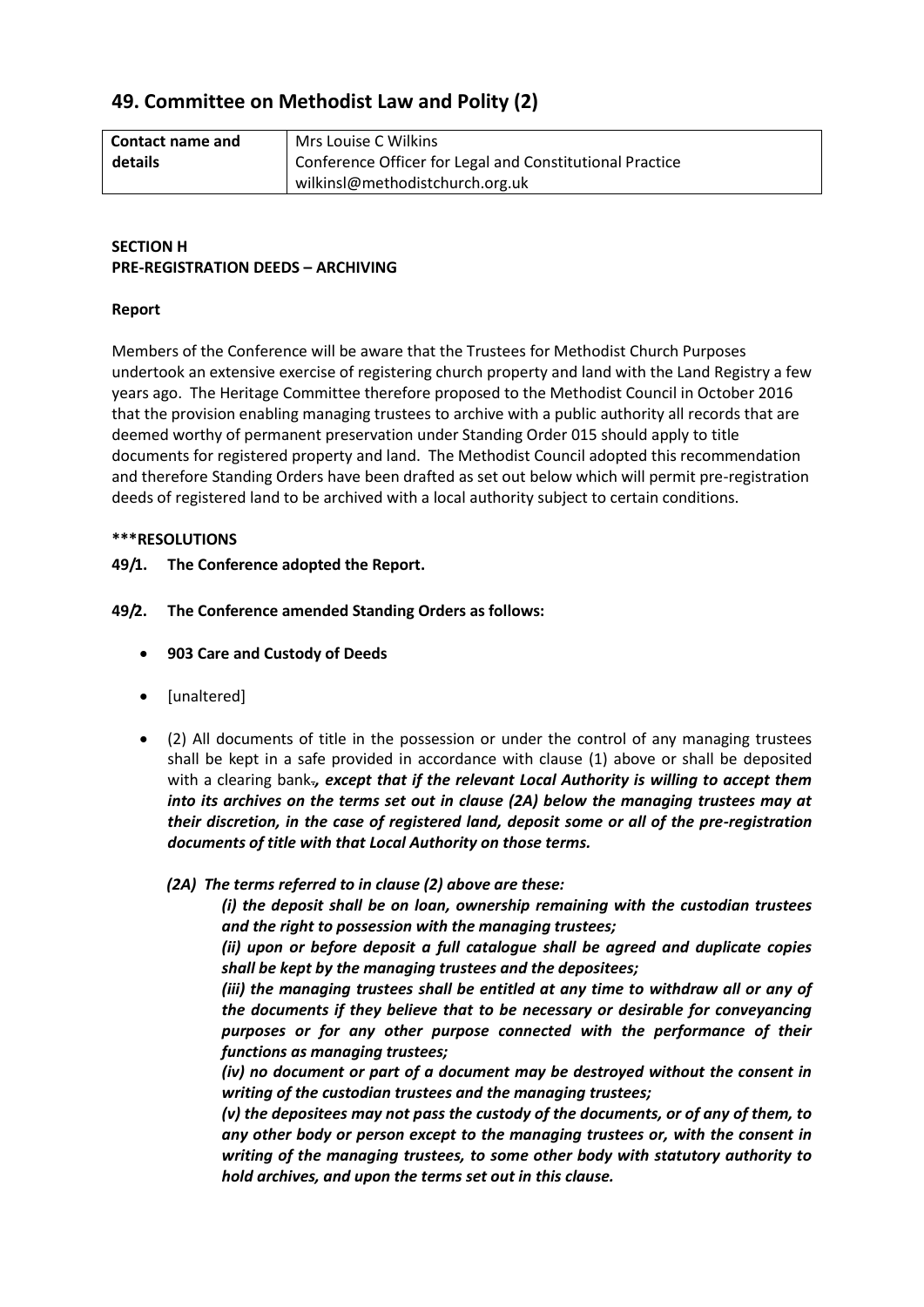# *(2B) The managing trustees' copy of the catalogue prepared under clause (2A)(ii) above shall be kept with the register required by clause (3) below***.**

(3) A register of all documents of title and other documents relating to local or circuit property shall be kept in each Circuit and of those relating to district or connexional property in each District and by each connexional organisation respectively. Every such register shall be made and preserved in a book and the documents *(so far as not legitimately deposited elsewhere under clause (2) above)* shall be compared annually with the register, in the case of those relating to local and circuit property by the Superintendent and the senior circuit steward or by some other person or persons appointed for the purpose by the Circuit Meeting, and in the case of district and connexional property by some person or persons appointed by the trustees.

# **SECTION I CONNEXIONAL ALLOWANCES COMMITTEE – CLARIFICATION OF RESPONSIBILITIES**

## **Report**

The Connexional Allowances Committee has worked with the Law and Polity Committee to present proposed amendments to Standing Orders in order to clarify its responsibilities and the extent of the Committee's ability to offer funding and support.

The Allowances Committee notes that much of the work it undertakes on behalf of or as directed by the Council is not specified as being within its responsibilities in SO 212(4). Standing Order amendments are therefore proposed to clarify the responsibilities of the Allowances Committee.

# **Amendments to Standing Orders**

# **212 Particular Functions**

(3) *[unaltered]*

(4) The council shall appoint an *a Connexional* Allowances Committee consisting of nine persons, of whom three shall be presbyters and one shall be a deacon, which shall make recommendations to the council on the matters specified in clause (3) above. and *The committee shall also undertake other tasks, as directed by the council, including:-*

- *(i) making recommendations on* other matters related to allowances for and terms of service of ministers and probationers*, including but not limited to any travel expenses and additional allowances to be paid for the purposes of Standing Order 528;*
- *(ii) administering the Fund for the Support of Presbyters and Deacons on behalf of the council;*
- *(iii) producing guidance for ministers, probationers and students on the grants, loans and allowances available to them, with particular reference to those stationed in one of the Island Districts, the Isles of Scilly, the Isle of Wight, Malta or Gibraltar.*

The Allowances Committee offers financial assistance to ministers who are recognised and regarded but not those who have the status of authorised to serve or associate presbyter or deacon. It is proposed that Standing Order 364(1) is amended to clarify the category of ministers to whom assistance is offered.

The opportunity has also been taken to amend Standing Order 364(1)(vii) to include more than just widows and widowers of ministers or probationers. The Allowances Committee will offer financial support to immediate members of the household of a deceased minister or probationer.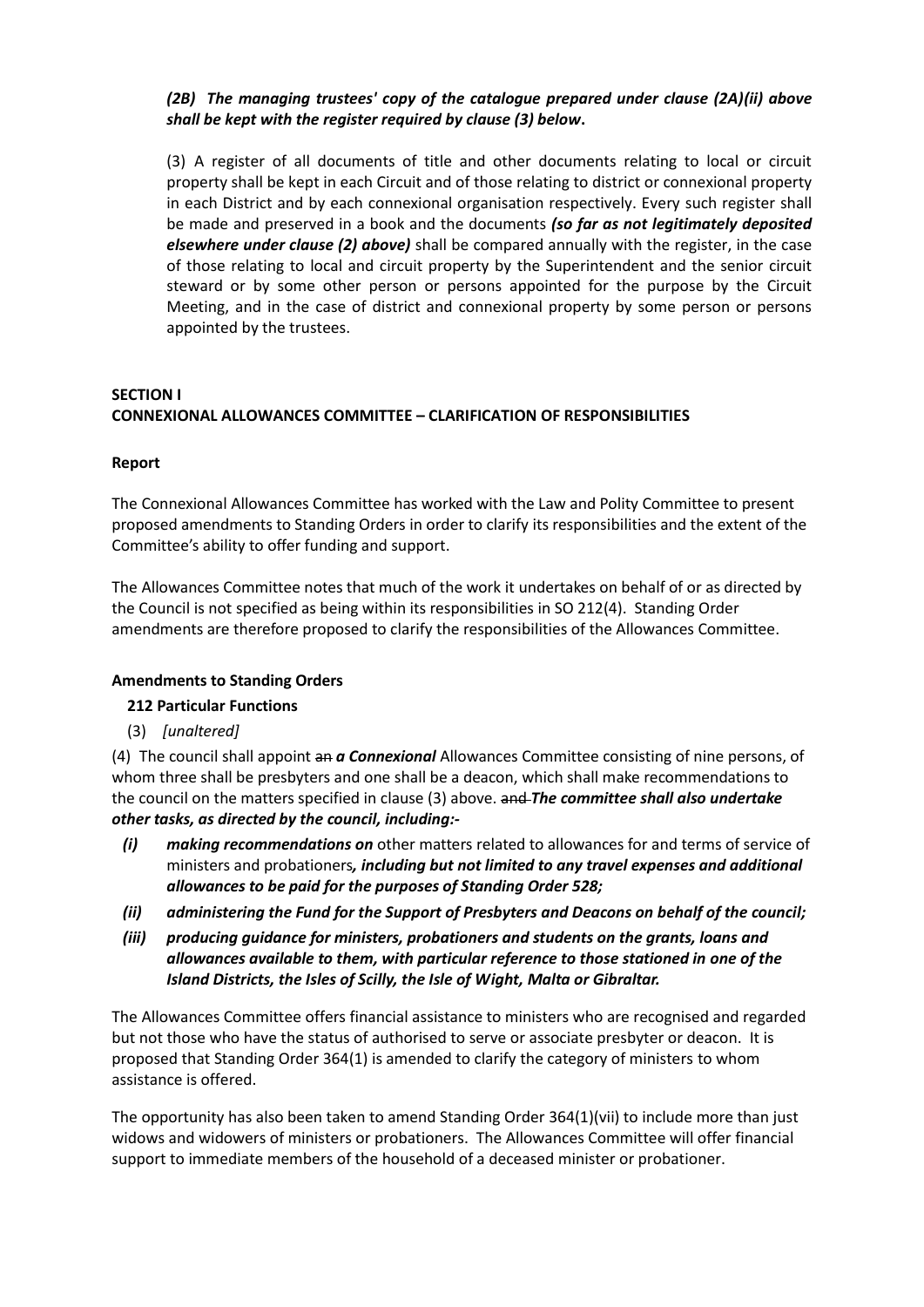### **Amendments to Standing Orders**

**364 Other Restricted Funds.** (1) The Methodist Council shall raise and administer the Fund for the Support of Presbyters and Deacons, the objects of which shall be to provide assistance at the discretion of the council, or of any committee or officer to whom it may delegate its powers in this behalf, to:

(i) *[unaltered]* (ii) *[unaltered]* (iii) ministers in the active work or without appointment, *persons recognised and regarded as ministers by virtue of clauses 43 to 45A of the Deed of Union,* probationers and student ministers who*, in any such case,* are in acute financial need; (iv) *[unaltered]* (v) *[unaltered]* (vi) *[unaltered]* (vii) *the widows or widowers of* ministers' and probationers' widows or widowers *and other members of their immediate households* who*, in any such case,* are in need*;* and to make grants to the Methodist Ministers' Housing Society.

The Connexional Allowances Committee's report to the Conference affirms the Committee's policy that when a minister dies, their spouse or dependents should receive their expenses for travel and

removal from the manse plus the relocation allowance. Proposed amendments are set out below.

Paragraph 1.8 and 1.9 of the Connexional Allowances Committee to the Conference clarifies that when a minister is appointed to a new Circuit, the payment of the relocation allowance which is to be paid by the receiving Circuit is in addition to the expenses of travel and removal. The report also clarifies that upon a minister becoming supernumerary they will receive from the Fund for Support of Presbyters and Deacons the expenses of their travel and removal as well as the relocation allowances. When a minister who has the status of being recognised and regarded as if being in Full Connexion becomes supernumerary, they will be able to apply to the Fund for the Support of Presbyters and Deacons for a discretionary contribution towards their travel and removal expenses. The report highlights that the Fund will not pay expenses related to becoming a supernumerary minister when a supernumerary who has returned to the active work becomes supernumerary subsequently. Amendments are proposed below to provide clarification in the Standing Orders.

A question that has often arisen is whether the relocation allowance is payable when a minister is required to move within a Circuit. The Connexional Allowances Committee has clarified that the relocation allowance is payable by the Circuit when such a move is undertaken and a proposed addition to the Standing Order is set out below.

# **Amendments to Standing Orders**

**528 Removals.** (1) *Subject to clause (4) below* M*m*inisters and probationers appointed by the Conference to a Circuit *or required to move within the Circuit to which they are appointed* shall receive from that Circuit the amount of expenses incurred by their travelling and removal to the Circuit *and any additional allowances set on the recommendation of the Connexional Allowances Committee*.

(2) *[unaltered]*

*(2A) Subject to clauses (2B) and (2C) below ministers stationed by the Conference under Standing Order 780(1)(i)-(iii) shall, upon becoming supernumeraries, receive from the Fund for the Support of Presbyters and Deacons the amount of expenses incurred by their travelling and removal and any additional allowances set on the recommendation of the Connexional Allowances Committee.*

*(2B) A supernumerary minister who has returned to the active work under Standing Order 793 shall not receive expenses or allowances under clause (2A) upon returning to the status of supernumerary.*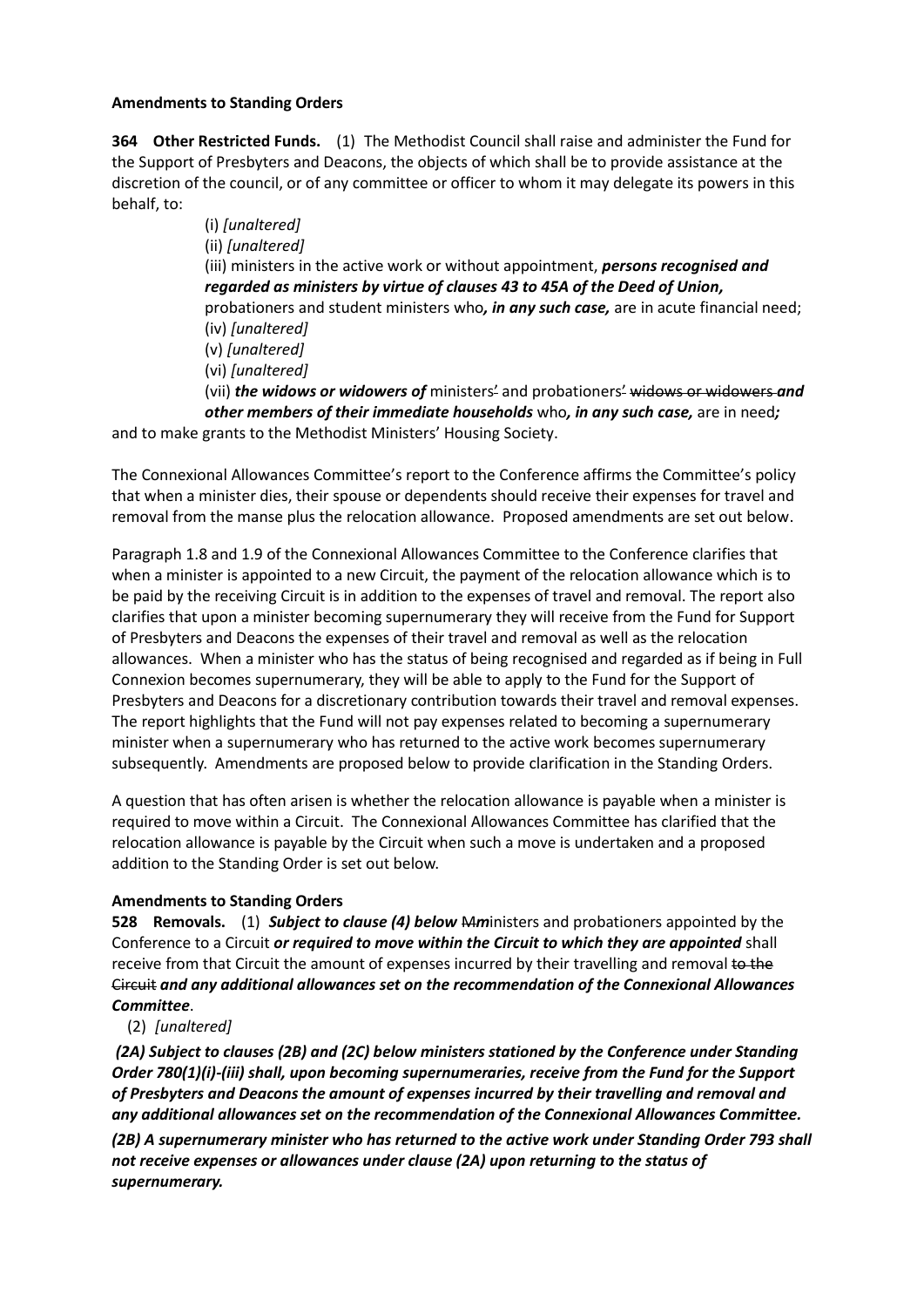# *(2C) In the case of persons recognised and regarded as ministers by virtue of clauses 43 to 45A of the Deed of Union any payment under clause (2A) above shall be discretionary and shall not normally exceed the cost of travel and removal within the mainland of Great Britain.*

## (3) *[unaltered]*

4) In the case of removals in either direction between the mainland of Great Britain on the one hand and one of the Island Districts, the Isles of Scilly, *the Isle of Wight,* Malta or Gibraltar on the other hand that part of the cost which is incurred on the mainland shall be borne *under clause (1)*  **above** by the Circuit to which the minister or probationer is removing, the remainder being met by the Methodist Church Fund, in addition to any grant made under clause (3) above

### **801 Stipends**

(5) (*a*) *[unaltered]*

(*b*) If the deceased leaves a spouse or dependants in financial need, a payment of one full quarter's stipend at the rate payable at the date of death shall be made *and expenses and allowances of the same total amount as those payable under Standing Order 528(1) shall be paid*  from the Fund for the Support of Presbyters and Deacons to such spouse or dependants, the payment being allocated having regard to the principles applied by the Methodist Ministers' Pension Scheme in allocating lump sum payments from the Scheme.

## **\*\*\*RESOLUTIONS**

## **49/3. The Conference adopted the Report.**

**49/4. The Conference amended Standing Orders 212(4), 364(1), 528 and 801(5) as set out in the Report.** 

## **SECTION J RECORD-KEEPING**

### **Report**

The Committee has been considering over the last year the adequacy of the current record-keeping and retention periods in Standing Order 1104 and 1121. The current Standing Orders provide under Standing Order 1104 for the Secretary of the Conference to retain most records relating to complaints and discipline matters, resignations, presidential inquiries and discontinuance, but with no clear retention policy or clarification on what record should be held.

The Committee has been considering the appropriate records to be held by the Secretary of the Conference and the retention period in light of the fact that records held under Standing 1104 contain personal data. The Information Commission Officer does not offer clarification on retention periods for different categories of personal data and information held. It is for data controllers to decide for themselves objectively justified retention periods.

The deletion of personal data is an important activity in data protection. The fifth data protection principle contained in the Data Protection Act 1998 requires that "personal data processed for any purpose or purposes shall not be kept for longer than is necessary for that purpose or those purposes".

The fifth principle requires personal data to be held no longer than is necessary for the purpose for which it was obtained. This principle has close links with both the third and fourth principles that:

Third Principle - "personal data shall be adequate, relevant and not excessive in relation to the purpose or purposes for which they are processed."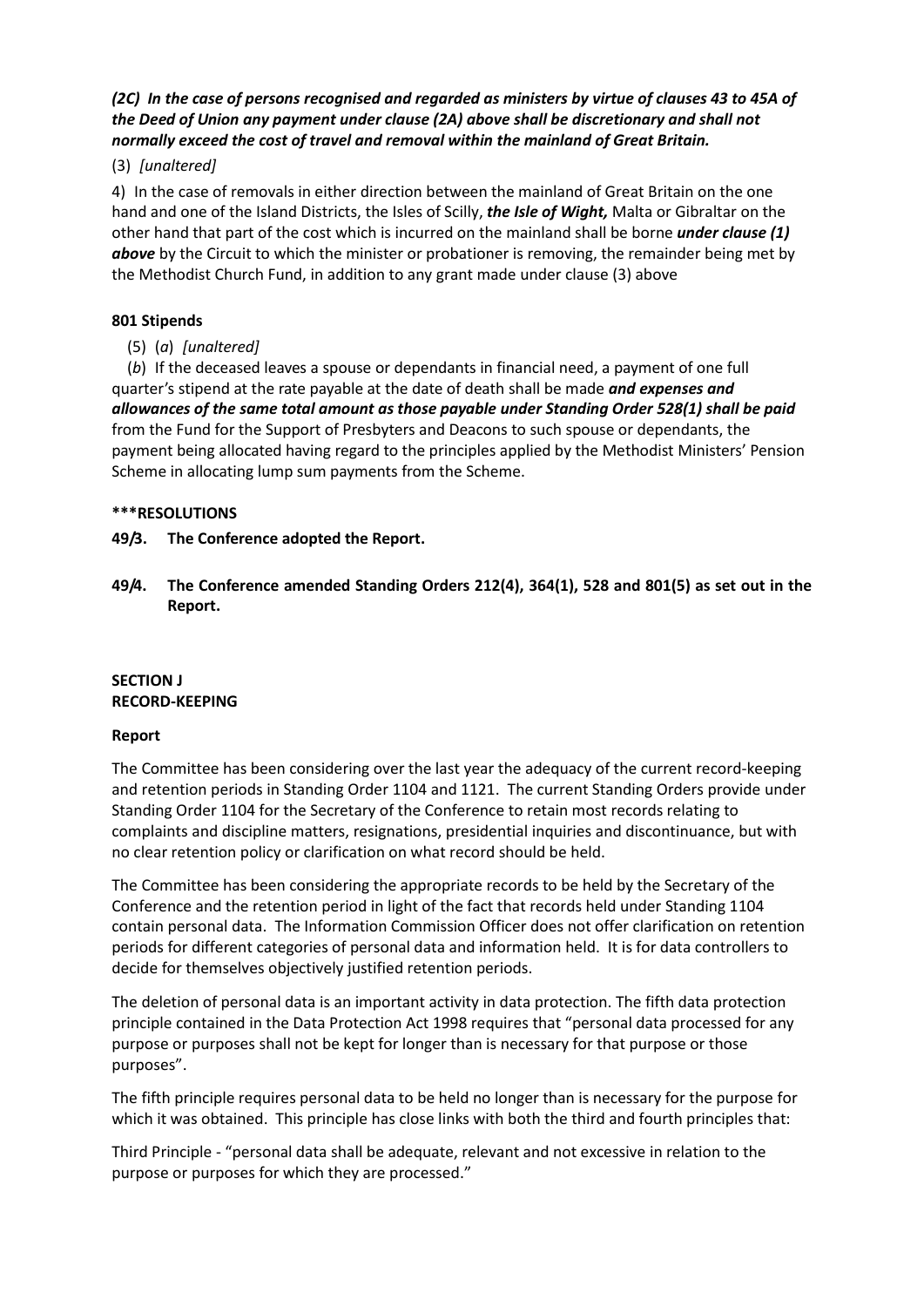Fourth Principle - "personal data shall be accurate and, where necessary, kept up to date. Ensuring personal data is disposed of when no longer needed will reduce the risk that it will become inaccurate, out of date or irrelevant."

Personal data should not be kept indefinitely "just in case" or if there is only a small possibility that it will need to be referred to in the future.

The retention periods proposed in the amended Standing Order 1104 seek to ensure that a record of complaints are held wherever appropriate by the Secretary of the Conference. This will assist in ensuring the personal data held in the complaints record is stored securely and easily accessible if a subject access request is made under the Data Protection Act. It also enables the data controller (the Trustees for Methodist Church Purposes) to know what data is being held and to enforce retention periods so that no personal data is held longer than necessary.

Provision is made in the proposed Standing Order amendments for the destruction of records covered by Standing Order 1104 which reflect the action taken in respect of a complaint. For example, the record of a complaint that was summarily dismissed by a complaints team will be destroyed after two years. However, a complaint that results in disciplinary charges will be held for ten years. The proposed Standing Order amendments provide the Secretary of the Conference with the discretion to decide that a record could be retained longer than the specified retention period. It is envisaged that this discretion would be exercised rarely and all parties named in the record would have the right to be informed of this decision with a written justification. If the complaint raises safeguarding concerns or criminal allegations, the records will be held for 50 years.

Provision is made for a summary to be retained of the fact that someone in training has been the subject of discontinuance, through the disciplinary process or resignation so as to inform any future committee considering an application for reinstatement.

The records that will be kept during the applicable retention period will be clarified in guidance that will be adopted by the Methodist Council rather than detailed in Standing Orders.

The proposed Standing Order amendments set out below are only the first step in a wholesale review of data protection and record retention by the Connexional Team. Work is also being undertaken in conjunction with the Trustees for Methodist Church Purposes to assist Local Churches, Circuits and Districts in observing and undertaking the data protection principles and their application.

In considering the amendments to Standing Order 1104, references to 'home Districts' has been removed.

### **\*\*\*RESOLUTIONS**

**49/5. The Conference adopted the Report.**

### **49/6. The Conference amended Standing Orders as follows:**

**1104 Record-keeping, Confidentiality and Related Matters.** (1) There *The records specified in heads (iA) to (iv) below* shall be deposited with the Secretary of the Conference for safe custody. *shall be retained by the Secretary for the period specified in the relevant head or, where any of clauses (1A) to (3B) below applies, for the longer period there provided for, and shall then be destroyed*.

> (I) all records of decisions and other records required under this Part to be kept by local complaints officers and complaints teams (other than a decision by a local complaints officer not to refer a complaint to the connexional Complaints Panel);

> *(iA) each record of a decision of a complaints team to summarily dismiss a complaint under Standing Order 1123(7) or to deal with a complaint under an alternative procedure set out in Standing Order 1123(6), for two years;*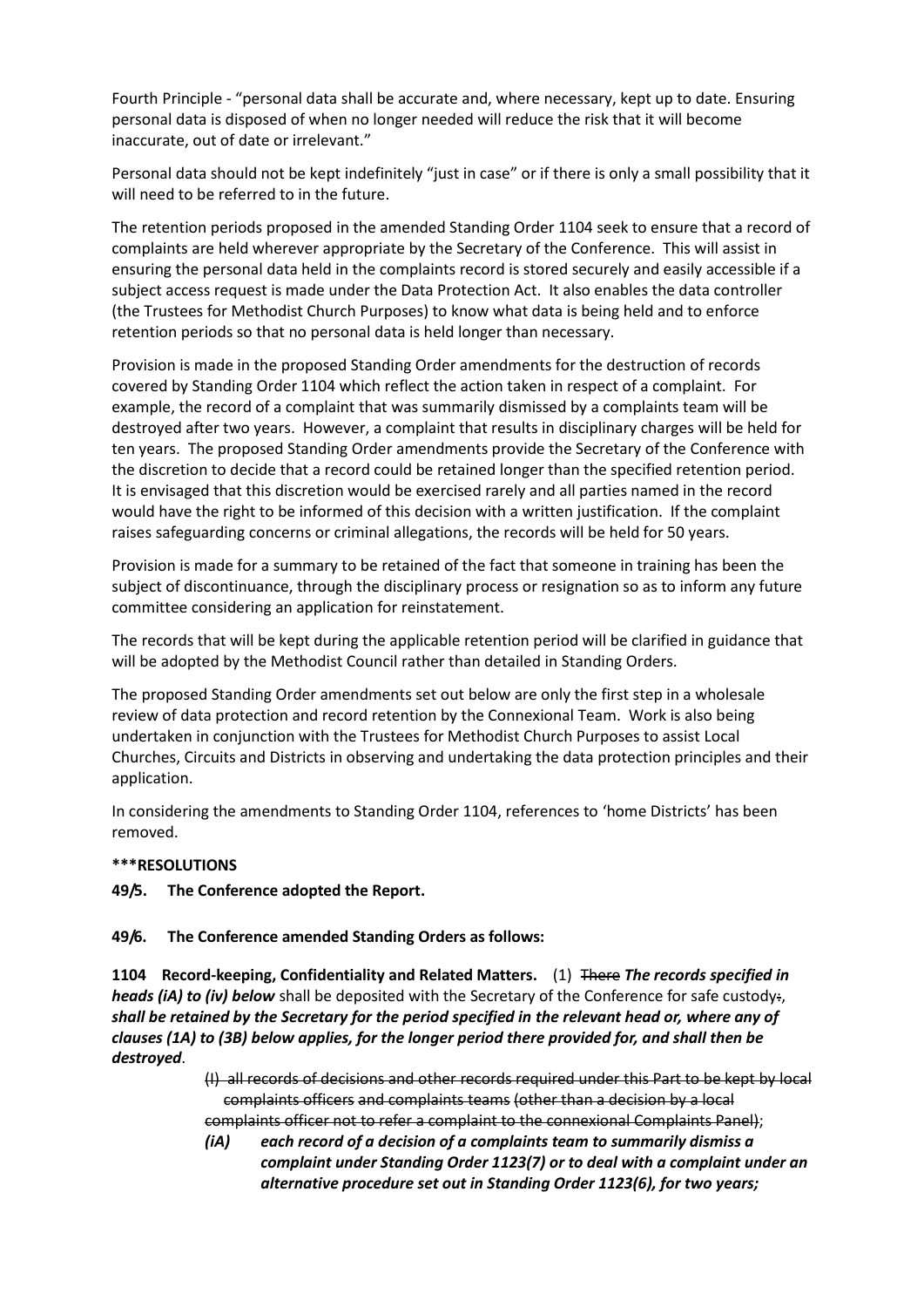- *(iB) each record of a decision of a complaints team to dismiss a complaint under SO 1124(10), for two years;*
- *(iC) each record of a decision of a complaints team to follow a course of action under Standing Order 1124(11), for five years;*
- *(iD) each record of a decision on an appeal under Standing Order 1126(1), for two years;*
- *(iE) each record of a decision on an appeal under Standing Order 1126(3), for five years;*
- $(i)$  copies of  $\frac{1}{2}$  reports prepared at the conclusion of inquiries held in accordance with *under* Standing Order 111(2A)*, for ten years;*
- (iii) all records of hearings before *discipline committees, appeal committees and other* connexional courts under this Part or Section 03 *or Section 04, for ten years;*
- (iv) all records relating to the resignation, discontinuance or discipline of ministers and probationers and those in training for the presbyterate or the diaconate*, for ten years.*

*(1A) The Secretary of the Conference shall have the authority to retain records for a longer period than that specified in clause (1) if he or she considers that to be in the best interests of the Church. All parties to the record that is to be retained for an extended period under this clause shall, so far as reasonably possible, be informed of the decision.* 

(2) The Secretary of the Conference shall continue to retain in safe custody all *If any* records and other documents deposited with him or her for that purpose in accordance with *the Secretary under clause (1) above* previous Standing Orders relating to complaints and discipline, *contain an allegation of a criminal offence, or relate to a safeguarding concern, that record shall be retained for fifty years*.

*(2A) Clauses (1) and (2) above shall be applied as closely as possible to all records deposited with the Secretary under previous Standing Orders relating to complaints and discipline.*

 $-(3)$  For the purposes of clause  $(1)(iv)$  above and any predecessor clause to that or similar effect, a record relates to discipline if it concerns a complaint against a person there mentioned and a complaints team or a team convened from a former district Complaints Panel has decided that a charge should be brought against that person.

*(3A) Any record that a minister or probationer resigned, was discontinued or was removed from Full Connexion, or of the reason for any such action, shall be retained until the death of that minister or probationer.*

*(3B) Any record that a local preacher or member of the Church lost the status of a local preacher or ceased to be a member, or of the reason for any such loss or cessation, shall be retained until the death of that local preacher or member.* 

(4) Both the complainant and the respondent are entitled upon request to a copy of any record to which clause (1) or (2*A*) above applies, but must treat any document supplied following such a request as confidential.

# *(4A) The nature and extent of the record to be retained by the Secretary of the Conference under clause (1) above shall be in accordance with guidance adopted by the Methodist Council.*

(5) The Secretary of the Conference must permit the relevant c*C*onnexional Team member to have access to the records kept pursuant to this Standing Order for the purpose of carrying out a search required to be made under Standing Order 1153(1).

- (6) *[unaltered]*
- (7) *[unaltered]*

(8) Subject to clauses (9) and (10) below, the Chair of the District *and the Superintendent of the Circuit* in which a respondent resides for the purposes of the stations (if a minister or probationer) or is a member or office-holder (if a lay person) and the Superintendent of his or her Circuit (if any in each case) must be informed of the decision made at each stage of the complaints and discipline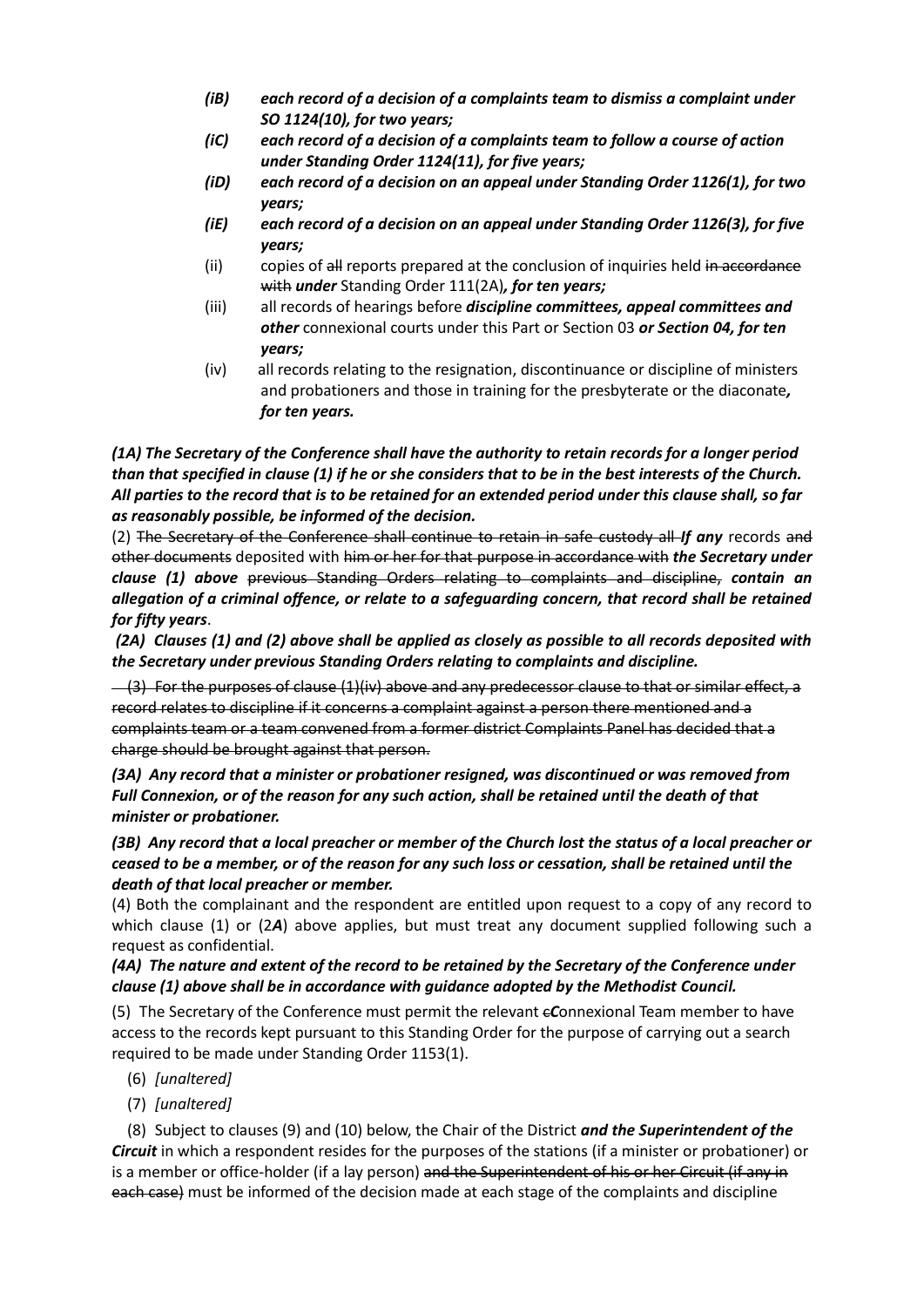process by the person responsible under this Part for recording the decision, whether or not he or she would otherwise be entitled to be so informed under any provision of this Part.

(9) *[unaltered]*

(10) If the respondent's District for the purposes of clause (8) above is not one of the home Districts, references in that clause to the Chair of the District and the Superintendent of the Circuit must be read as references to the Chair of the District and the Superintendent of the Circuit with which the respondent has the closest connection in the home Districts.

(11) Any person retaining a record or copy of a record under the provisions of this Part must *within 90 days of the date of the document* retain the record or copy in conditions which are appropriate having regard to the confidentiality of the document and after the expiration of five years from the date of the document should normally destroy it or send it to the Secretary of the Conference for safe custody *in accordance with clause (1)* with *all* the other *relevant* records relating to the complaint in question. *Any person holding records under the provisions of this Part must destroy any duplicate records or other documentation, including correspondence, once the records have been passed to the Secretary of the Conference.* 

*(12) For the purposes of this Standing Order "record" does not include the Journal as defined in clause 36 of the Deed of Union or any document included within Standing Order 125(2).*

**1121 (7)** (*b*) A copy of the record must be sent to the complainant and to the respondent, unless the respondent is unaware of the complaint. *If* Tthe local complaints officer *declines to refer the complaint he or she should* may also retain a copy *of the* as a personal record *and other documents, in accordance with guidance adopted by the Council,* for the period of five *two* years *from the date of the decision* together with copies of any other documents relating to the complaint in his or her possession. *Thereafter the local complaints officer may retain a record of the outcome only, in accordance with guidance adopted by the Council, until five years after the decision.* 

*(c)* If the local complaints officer decides to refer the complaint to the panel the record must be sent to the relevant Connexional Team member for transmission to the relevant complaints team *and the local complaint officer must destroy any record or documentation retained within 90 days of the date of referral under Standing Order 1121(5)(i)*. A copy *of the record* must then *be deposited with and* retained by the Secretary of the Conference *in accordance with Standing Order 1104(1)*.

**1121 (8)** If a complaint is formally resolved or withdrawn, the local complaints officer must record in writing the outcome of the complaint and annex the relevant written document and the written statement of complaint to the record. *The local complaints officer shall retain the record with relevant documents and statements for two years from the date of resolution or withdrawal.* He or she (or any successor to the office constituting him or her the local complaints officer) must retain the record in that capacity for a period of five years. Thereafter the record must be sent to the Secretary for safe custody in accordance with Standing Order 1104. The *local complaints officer may after two years retain a* record *of the outcome only, in accordance with guidance approved by the Council, for a further three years. The record of the outcome* may be consulted if a dispute arises as to the resolution or the withdrawal or if it is contended that the behaviour of the complainant or the respondent forms part of a pattern.

# **SECTION K SAFEGUARDING CONCERNS, RISK ASSESSMENTS AND COVENANTS OF CARE**

# **Report**

At its meeting in April 2017, the Methodist Council received a report setting out proposed new risk assessment procedures and approved those procedures. It also received a report from the working party established by the Council at the direction of the 2014 Conference in response to Memorial 35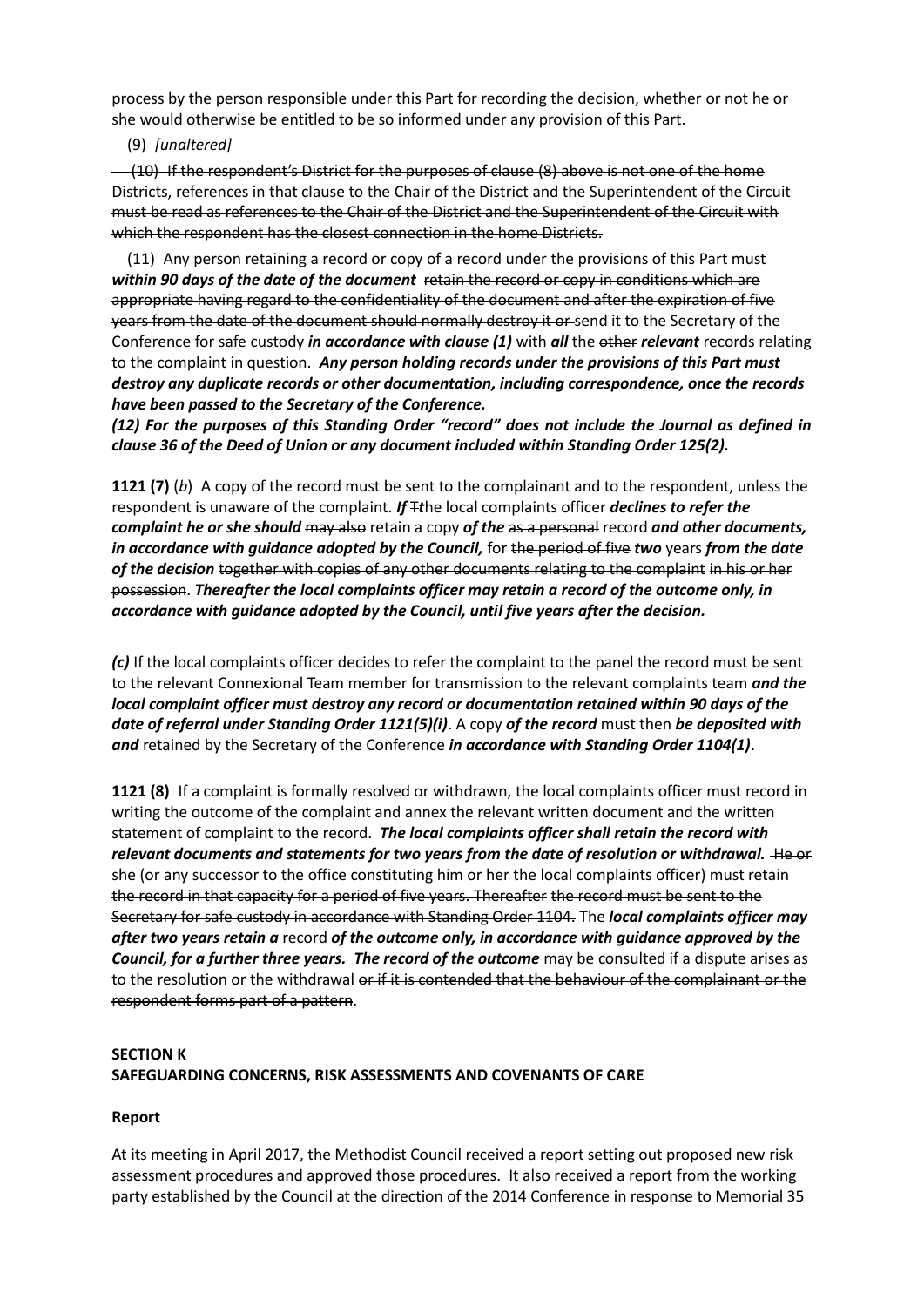(2014) to review the arrangements for Covenants of Care and commended the report to the Conference.

The amendments to Standing Orders set out below are brought to the Conference by the Law and Polity Committee for the following purposes:

- 1. to set out a framework in new Standing Order 236 for dealing with safeguarding concerns, as there defined, and to incorporate in a new Standing Order 237 provisions governing the new risk assessment procedures adopted by the Council.
- 2. to clarify by amendments to Standing Order 232 the respective roles of the Safeguarding Committee, the members of the Connexional Team responsible for issues relating to the protection of children, young people and vulnerable adults, and District Safeguarding Officers. The opportunity has also been taken to make minor amendments of a tidying-up nature.
- 3. to amend Section 69 to reflect the recommendations of the working party on Covenants of Care that the scope of Section 69 should be widened to cover those who are the subject of a safeguarding or sexual offence allegation in addition to those who have been convicted of or cautioned in respect of a sexual offence and that Covenants of Care should be subject to regular review.
- 4. to amend Standing Order 010(2) by substituting a new description of offences or which or in respect of which a conviction or caution should be a bar to the holding of office, as recommended by the working party.

Since the Conference has yet to consider the recommendations of the working party, there are separate resolutions in respect of Standing Order 020(2) and Section 69 on the one hand and the other proposed amendments on the other hand.

### **\*\*\* RESOLUTIONS**

- **49/7. The Conference received the Report.**
- **49/8. The Conference amended Standing Order 232 and adopted Standing Orders 236 and 237 as set out below.**
- **49/9. The Conference amended Standing Order 010 and Section 69 as set out below.**

### **Amendments to Standing Orders**

- **010 Qualification for Appointment** (1) …
	- (2) Subject to the provisions of the Rehabilitation of Offenders Act 1974 … :
		- (i) …
		- (ii) no person who has been convicted of or has received a simple or conditional caution from the police concerning sexual offences against children or vulnerable adults *an offence under the Sexual Offences Act 2003 or mentioned in Schedule 15 to the Criminal Justice Act 2003 or who is the subject of a risk assessment under Standing Order 237 as a result of which the Safeguarding Committee concludes that he or she presents a significant risk of serious harm to children, young people or vulnerable adults* shall be appointed or re-appointed …
- **232 Safeguarding Committee.** (1) *[unaltered]*
- (1A) For the purposes of this Standing Order: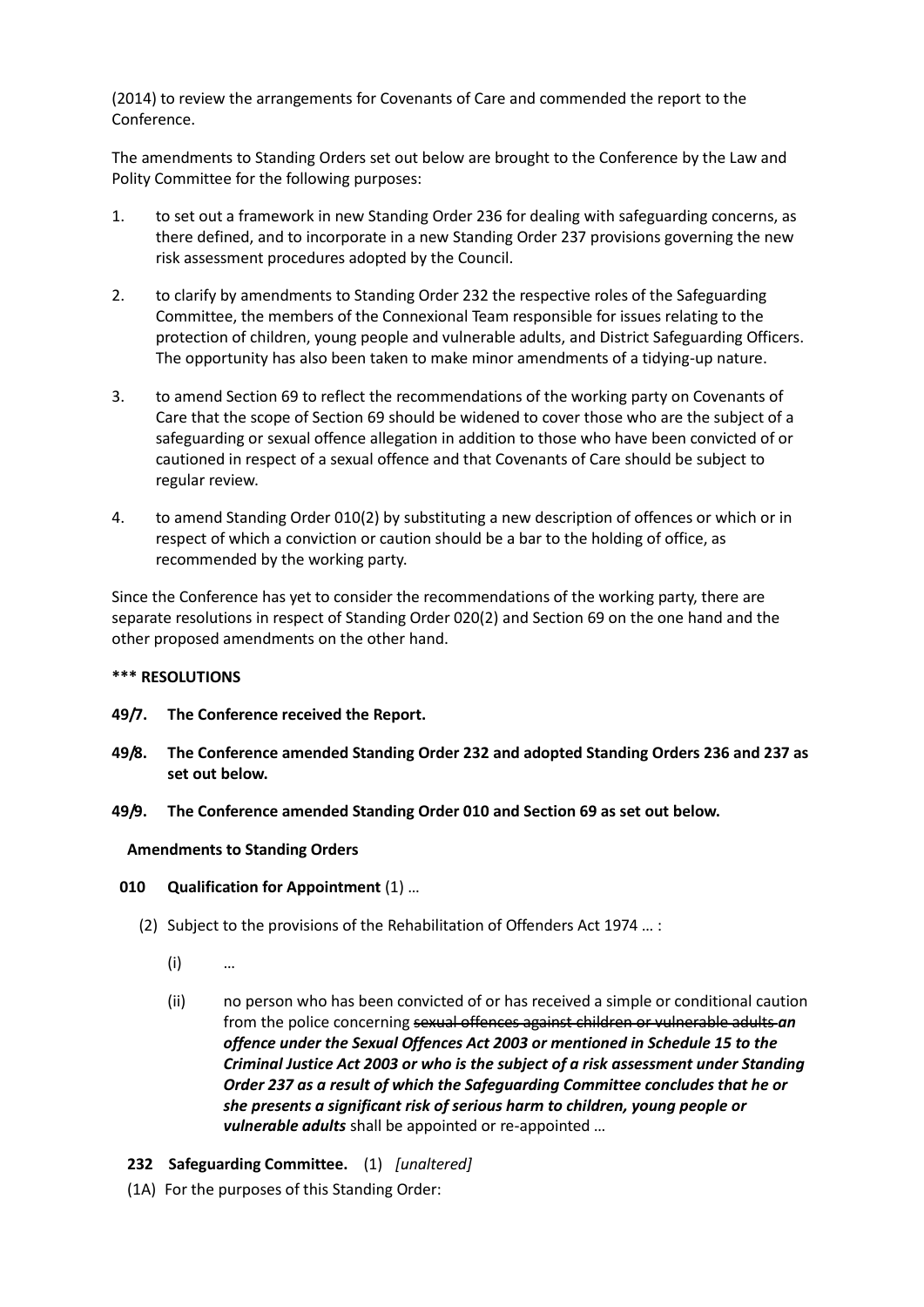(i) a '*blemished* disclosure' is a disclosure document, received from any body with official responsibility for providing information about the criminal records of individuals, which contains convictions, cautions or any other adverse entry; (ii) 'the safeguarding officer' means the person or one of the persons in the Connexional Team responsible for issues relating to the protection of children, young people and vulnerable adults*;*

(iii) a 'relevant party' means any person who is the subject of a decision, determination or recommendation made by the committee in the exercise of its functions under clause (2) below or in relation to whom a risk assessment has been carried out for purposes connected with the exercise of those functions, and references to "the Superintendent" and "the District Chair" or "the District Safeguarding Officer" in relation to a relevant party are references to the Superintendent of the Circuit in which the relevant party is stationed or is a member and to the Chair or safeguarding officer of the District of which that Circuit forms part.

(2) The functions of the Safeguarding Committee shall be:

(i) to give directions to and offer guidance on the steps to be taken by the relevant appointing body in respect of any *blemished* disclosure or any related matter or application *following referral of that disclosure, matter or application under Standing Order 236 and a risk assessment under Standing Order 237*; (iA) [revoked];

(ii) *without prejudice to the provisions of Standing Orders 236 and 237,* to make recommendations to the Secretary of the Conference as to the action to be taken in respect of any minister, local preacher or member of the Church who, pursuant to the Church's policy for safeguarding children, young people and vulnerable adults, signs a form in which he or she declares a conviction or caution in respect of an offence of the kind specified in sub-clause (i) or (ii) of Standing Order 010(2);

(iii) to determine whether to authorise the making of an appointment or entry into a contract following a reference under the provisions of Standing Order 010(5); (iiiA) to act upon any referral to it by the safeguarding officer, following referral to that officer made under any of Standing Orders 713(7A), 725(6), 761(15), *or* 1102(9) or 1102(10) or otherwise made as a result of the operation of any of the processes of the Church as determined by Standing Orders by carrying out such investigations and making such recommendations to the referring person or body as it thinks fit; (iiiB) *without prejudice to the provisions of Standing Orders 236 and 237,* to make recommendations to the Secretary of the Conference, upon a reference by the safeguarding officer, as to the action to be taken in respect of any minister, local preacher or member of the Church who has been the subject of a complaints and

discipline process (whether under Part 11 of these Standing Orders or a previous form of process) and in respect of whom a safeguarding risk remains or where new information requires a reassessment of the risk;

(iiiC) without prejudice to paragraph (iiiB) above, to recommend to the Secretary of the Conference that a direction under Standing Order 013C be given to any minister, local preacher or member of the Church and to review any such recommendation. Any such recommendation shall be in writing and may be made only on the ground that there is a safeguarding risk in respect of that person, and the reasons for which the Panel *committee* believes that ground to exist shall be set out as part of the recommendation;

## *(iiiD) to recommend that a contract should be entered into for the purposes of Standing Order 690(2)(c) and make recommendations as to the terms of such a contract;*

*(iiiE) to make recommendations as to the terms of, or the continuance of, an existing contract under Standing Order 690(2)(c) following a review undertaken in accordance with Standing Order 690A;*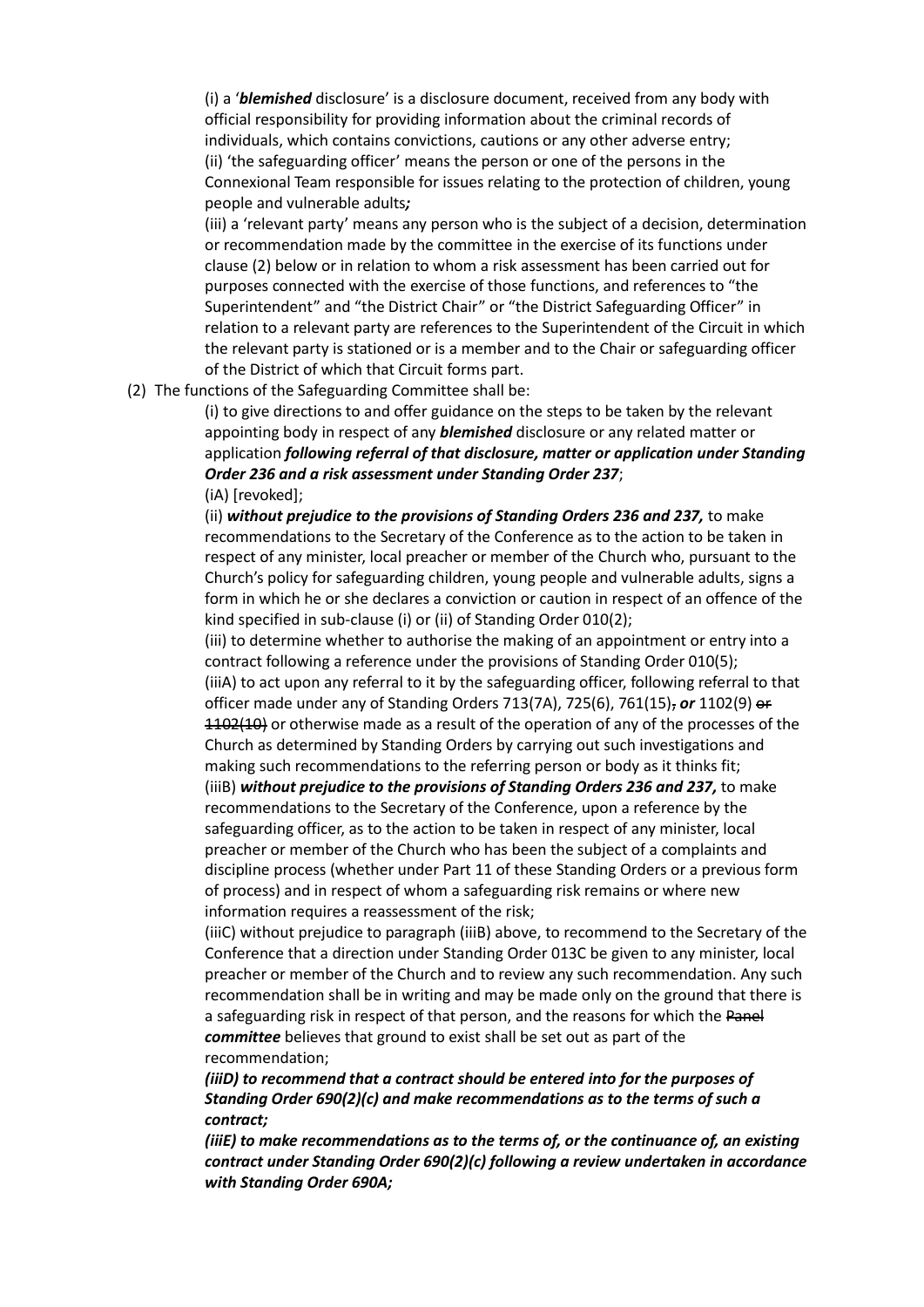# *(iiiF) to approve annually a list of assessors who may be instructed to conduct a connexional risk assessment in accordance with the provisions of Standing Order 237(7);*

(iv) to carry out such other functions as the Conference by Standing Order or otherwise may direct or request;

(v) to be available for consultation by those members of the Connexional Team whose responsibilities include the Church's policy for safeguarding children*,* young people and vulnerable adults.*;*

(3) The chair of the committee shall nominate such members of the committee (including himself or herself but not being fewer than three in number) as he or she thinks fit to be the panel to make any determination or recommendation in discharge of the committee's functions set out in subclauses (ii) to (iv) of clause (2) above. For the purpose of giving directions or guidance under clause (2)(i) above, the safeguarding officer shall convene a panel of not fewer than three members of the committee having regard to the expertise required in the particular case.

(3A) (*a*) When discharging the functions specified under clause *(*2*)*(i) to (iv) above, the panel nominated shall contain two persons referred to in clause (1)(i) and one person referred to in clause (1)(ii).

(*b*) [revoked]

(*c*) Requests for consultation by members of the Connexional Team under clause *(*2*)*(v) above shall be made to the chair in the first instance.

(4) (a) For the purpose of carrying out its functions under clause (2)(i) to (iv), a nominated panel (the members of which shall as far as possible act together) may make such inquiries, meet such persons and obtain such expert advice in each individual case as the panel think*s* fit.

(b) If *T*the panel judges that a risk assessment is desirable for the carrying out of its functions, it may appoint a suitably qualified assessor to conduct that assessment *shall consider any risk assessment prepared in accordance with Standing Order 237 in connection with the exercise in the particular case of one of its functions under clause (2)(i) to (iv). Copies of any such risk assessment or a summary of the assesment shall be provided to other persons or bodies in accordance with the provisions of Standing Order 237.*

(c) A panel may choose to hold any meeting by telephone if so agreed by all members of the panel.

(4A) A panel appointed in accordance with clause (4)(a) above shall send a written notice to the relevant party, informing him or her of the direction, recommendation or determination given or made by the panel and providing a copy of any risk assessment. A copy of the notice and a summary of the assessment shall be sent to the District Chair, the District Safeguarding Officer and the Superintendent *and also to the relevant party's line manager where the relevant party is an employee of a church court and to any group appointed under Standing Order 690(2)(***a***)*.

- (5) *[unaltered]*
- (6) *[unaltered]*

*236 Safeguarding Concerns and Procedures. (1) Every member of the Methodist Church has a responsibility to children, young people and vulnerable adults involved in the life of the Church to take all reasonable steps to protect them from the risk of harm.*

- *(2) In order to discharge that responsibility the Church follows the procedures for dealing with safeguarding concerns which are set out in clause (5) to (10) below and in the safeguarding policies and practice guidance from time to time adopted by the Methodist Council.*
- *(3) A safeguarding concern exists where:-*
	- *(i) the words, actions or behaviour of any person involved in the life of the Church may cause or may have caused children, young people or vulnerable adults to be abused, harmed or neglected;*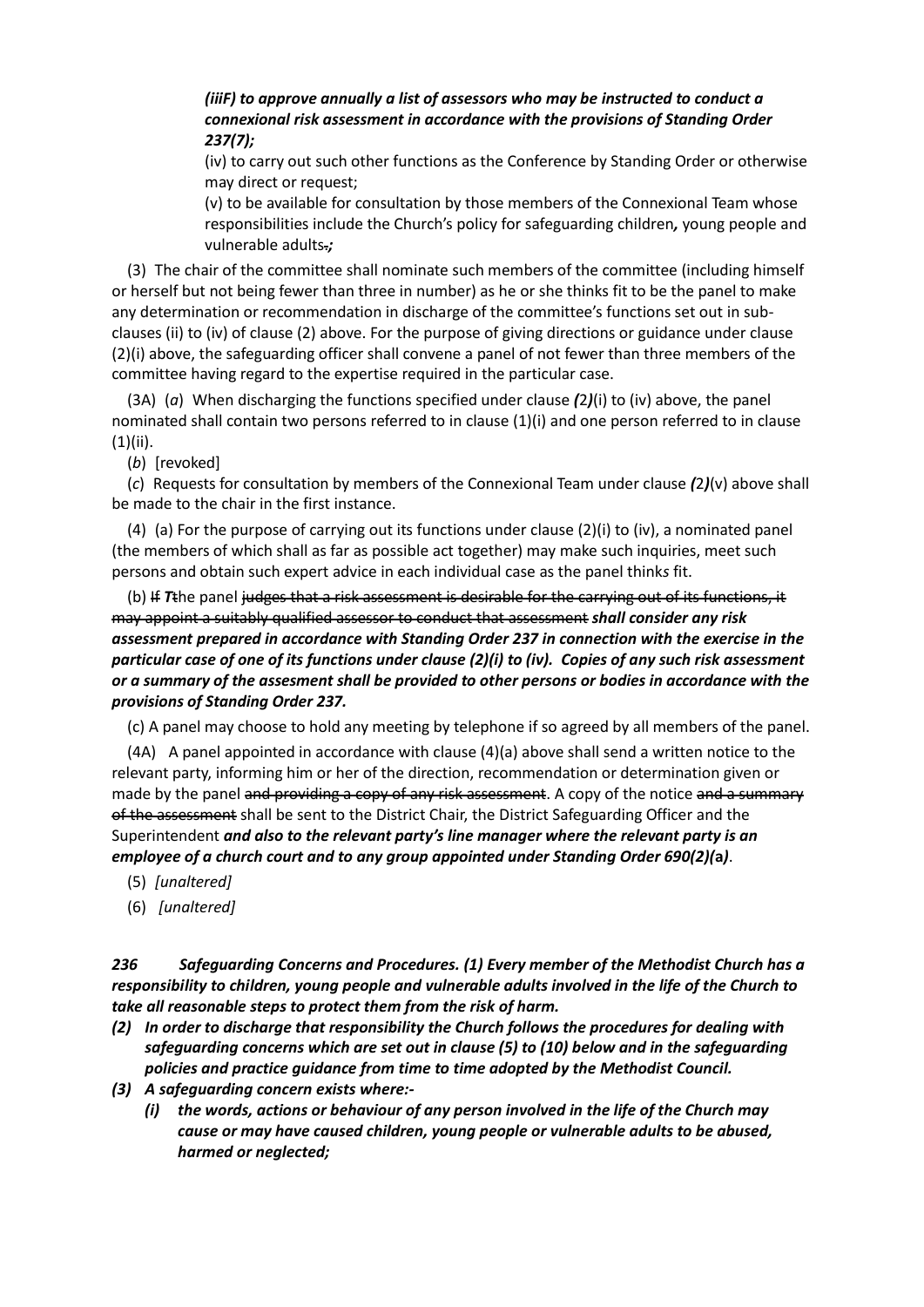- *(ii) subject as provided in Standing Order 010(2), a person involved in the life of the Church has been convicted of or has received a simple or conditional caution in respect of an offence referred to in sub-clause(***b***) of that Standing Order; or*
- *(iii) a member of the Methodist Church may be failing or may have failed to exercise his or her responsibilities in respect of the safeguarding of children or vulnerable adults in the Church context.*
- *(4) In relation to a safeguarding concern:-*
	- *(i) "the subject" means the person about whom the concern exists;*
	- *(ii) "the relevant Circuit" means the Circuit in which the subject is stationed or is a member or with which, if the subject is not a minister or a member, he or she has the closest connection;*
	- *(iii) a "safeguarding officer" means the safeguarding officer as defined in Standing Order 232(1A) or the District Safeguarding Officer of the District of which the relevant Circuit forms part;*
	- *(iv) "the referring body" or "the referring person" means the body or person by whom the concern is referred to a safeguarding officer in accordance with clause (6) below.*
- *(5) A member of the Church who becomes aware that a safeguarding concern exists must act on that concern in accordance with the safeguarding policies and practice guidance adopted by the council as currently in place.*
- *(6) A body or person becoming aware of a safeguarding concern either in the context of a local church, circuit or district or in the exercising of a responsibility on behalf of the Church must refer that concern to a safeguarding officer.*
- *(7) On receiving a referral under clause (6) above, the safeguarding officer in question must act in accordance with the provisions of Standing Order 237 below and the safeguarding policies and practice guidance adopted by the council as currently in place.*
- *(8) The referring body or person and the subject of the safeguarding concern shall be given an adequate opportunity to respond to any information or reports gathered or made in connection with that concern.*
- *(9) Subject to clause (10) below, the existence of and the materials relating to any safeguarding concern shall be confidential and any member of the Methodist Church breaching this confidentiality may be the subject of a complaint under Part 11.*
- *(10) Clause (9) above is without prejudice to the obligation of any person engaged in the investigation of a safeguarding concern to pass information to statutory agencies in accordance with guidance adopted by the council.*
- *237 Assessment of Risk. (1) In this Standing Order:*
	- *(i) "blemished disclosure" has the meaning given by Standing Order 232(1A);*
	- *(ii) "the subject" and a "safeguarding officer" have the meanings given by Standing Order 236(4) and*
	- *(iii) "the District Safeguarding Officer" means the safeguarding officer of the District of which the relevant Circuit forms part.*

*(2) When a safeguarding concern is referred to a safeguarding officer under Standing Order 236(6), the officer will undertake an initial exploration into that concern in order to determine whether a connexional or district risk assessment should be undertaken.*

*(3) A connexional or district risk assessment may be undertaken in relation to any person about whom a safeguarding concern exists in the context of a local church, circuit or district or in the exercising of a responsibility on behalf of the Church in accordance with the provisions of this Standing Order.*

*(4) A connexional safeguarding officer acting on behalf of the Safeguarding Committee may require a connexional risk assessment following a request from a District Safeguarding Officer or in any other case when:-*

*(i) a safeguarding concern exists about any person wanting to worship or continue to worship in a Methodist church;*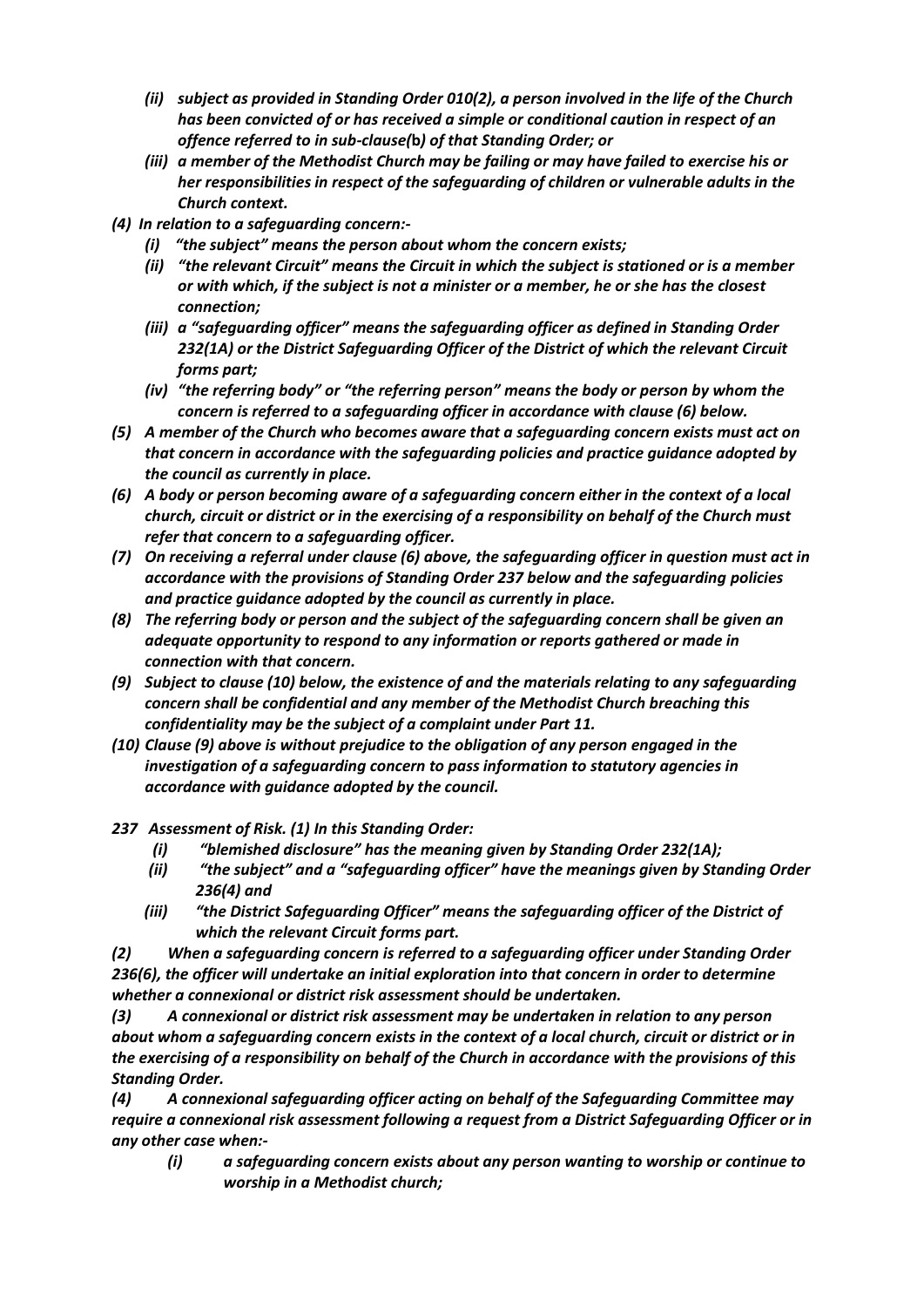- *(ii) a person to whom Standing Order 690(1) applies wishes to worship or continue to worship in a Methodist church;*
- *(iii) a safeguarding concern exists about a person wishing to hold or continue to hold a role or responsibility to which Standing Order 010(3) applies;*
- *(iv) a request is made by a church court or body under Standing Order 010(5);*
- *(v) a blemished disclosure reveals a safeguarding concern about a person wanting to hold or continue to hold a role or responsiblity to which Standing Order 010(3) applies;*
- *(vi) a referral is made to the committee under the provisions of any of Standing Orders 731(7A), 725(6) and 761(15);*
- *(vii) a referral is made to the committee under Standing Order 1102(9);*
- *(viii) a referral is made to the committee under Standing Order 690A in connection with the review of a contract;*
- *(ix) a statutory agency provides information which reveals a safeguarding concern or requests that a risk assessment be undertaken.*

*(5) A connexional risk assessment shall be undertaken by a suitably qualified assessor upon the instruction of a connexional safeguarding officer acting pursuant to clause (4) above and upon completion shall be provided to the Safeguarding Committee for use in the discharge of a function of the committee under Standing Order 232(2).*

*(6) When a connexional safeguarding officer determines that a connexional risk assessment is required, the officer shall consult with the referring person or body to determine the terms of reference for the risk assessment.*

*(7) A district risk assessment may be undertaken:*

- *(i) before a contract under Standing Order 690(2)(***c***) is entered into;*
- *(ii) (in conjunction with a connexional safeguarding officer) where a change in the terms of such a contract is sought;*
- *(iii) where the District Safeguarding Officer is informed of a blemished disclosure;*
- *(iv) at the request of a connexional safeguarding officer made in accordance with the safeguarding policies and practice guidance adopted by the Methodist Council as currently in place.*

*(8) A district risk assessment shall be undertaken by a safeguarding officer or a person in relation to whom that officer exercises the power to delegate that responsibility*

*(9) Any person who is the subject of a safeguarding concern will be expected to participate in any risk assessment process required by a safeguarding officer pursuant to clause (4) or clause (7) above.* 

*(10) If the subject of a safeguarding concern declines to participate in such a risk assessment, the assessment may continue without such participation.* 

*(11) The subject, the District Chair, the District Safeguarding Officer (if not conducting the assessment) and the Superintendent of the relevant Circuit shall be given the opportunity to speak to the risk assessor.*

*(12) The risk assessor shall speak to such other person or persons as he or she reasonably considers necessary.* 

*(13) The responsible officer as defined by SO 013(2)(ii) shall be responsible for ensuring pastoral support is offered to the subject, such persons connected with the subject as the officer thinks fit and any person referring the safeguarding concern.* 

*(14) Upon completion of the risk assessment, the risk assessor shall send a copy of the report to the subject. The subject shall have 14 days to provide any comments on the report before it is considered by the Safeguarding Committee in accordance with Standing Order 232(2) or by the District Safeguarding Officer for the purpose of giving directions or guidance or making recommendations.* 

*(15) A copy of the risk assessment together with a copy of any comments provided by the subject shall be sent to the District Safeguarding Officer (in the case of a connexional risk assessment) and to the line manager of a subject who is employed by a church court (in any case). A summary of the risk assessment shall be sent to the District Chair and Superintendent referred to*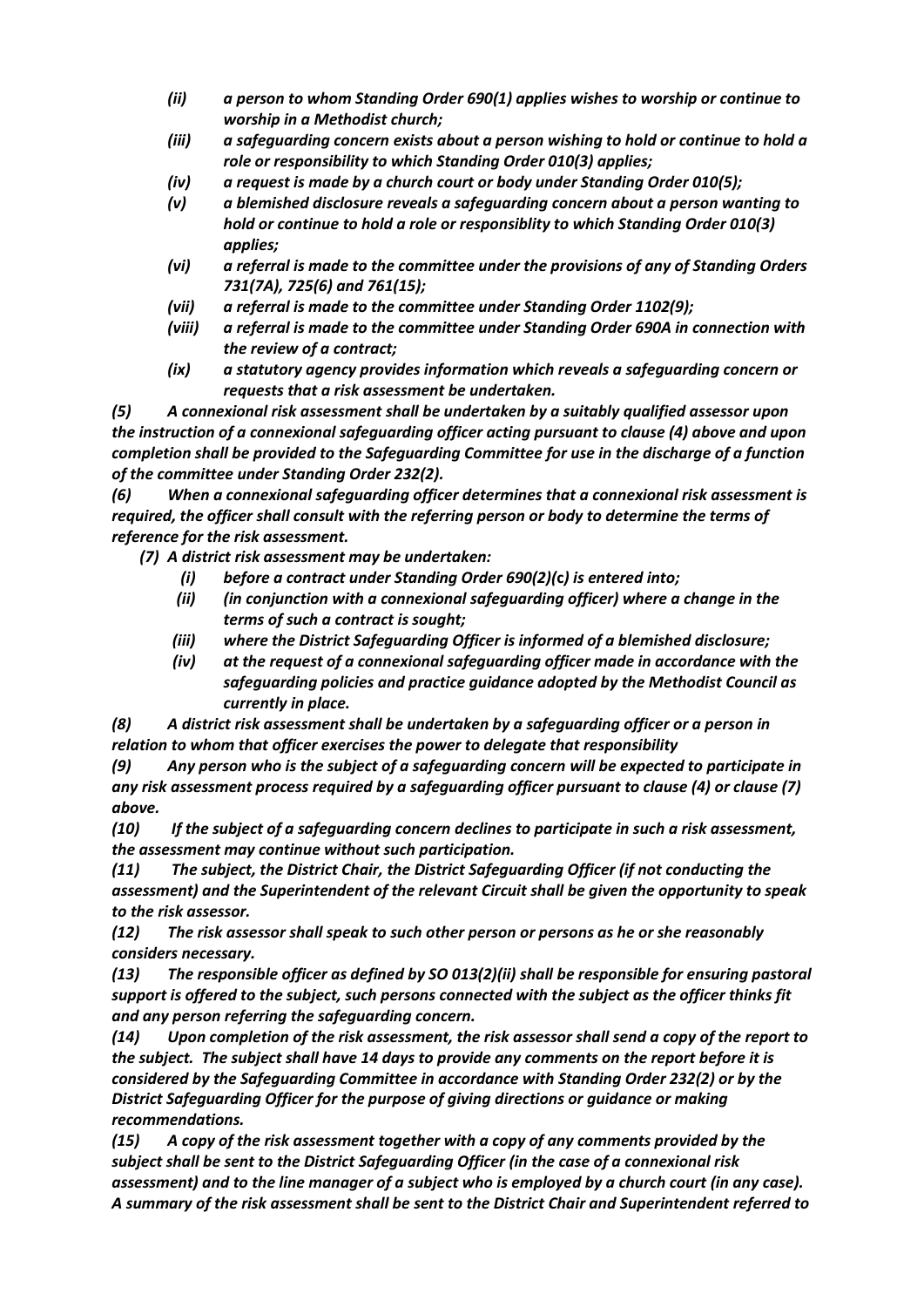*in clause (11) above and, where relevant, to any group appointed under Standing 690(2)(***a***) in relation to the subject. The District Safeguarding Officer may provide copies of the risk assessment or the summary to other persons in accordance with the safeguarding policies and practice guidance adopted by the council as currently in place.*

*(16) When a blemished disclosure or any related matter or application is referred to a safeguarding officer, the officer may:*

- *(i) give directions to and offer guidance on the steps to be taken by any relevant appointing body in respect of that disclosure, matter or application; or*
- *(ii) refer that disclosure, matter or application to the Safeguarding Committee to give directions to and offer guidance on the steps to be taken by that appointing body following a connexional risk assessment.*

*(17) Instead of or prior to commissioning or carrying out a risk assessment, a safeguarding officer may take such other reasonable steps for the protection of children, young people or vulnerable adults as are consistent with the safeguarding policies and practice guidance adopted by the council as currently in place.*

*(18) In relation to a person employed under a contract of employment, this Standing Order shall apply only so far as consistent with the terms of that contract and employment legislation.*

## **Section 69 Involvement of Sex Offenders in the Local Church** *when a Safeguarding Concern has arisen*

**690 Arrangements for Involvement.** (1) When a person:

(i) who has been convicted of or has received a simple or conditional caution in respect of a sexual offence *an offence referred to in Standing Order 010(2)(ii); or*

## *(ii) in respect of whom the Safeguarding Committee has made a recommendation that clause (2) below should apply*

worships in a Local Church or seeks to become involved in its life, he or she may only do so in accordance with the provisions of that clause (2) below.

(2) (*a*) The Local Church in question, acting by the presbyter in pastoral charge, must establish a small *monitoring and support* group *in accordance with the applicable policies and practice guidance adopted by the Methodist Council from time to time for the purposes set out there and in this Standing Order*.

(*b*) The group so established must undertake a *consider the recommendations made in any* risk assessment *undertaken pursuant to Standing Order 237* (where possible with outside assistance) *and if no such risk assessment has been undertaken, will immediately refer the matter to a safeguarding officer as defined in Standing Order 236.* 

**(bA)** The group will seek in order to minimise the risk to others presented by the person concerned and to *for that purpose will* determine on what terms he or she may attend for worship and become involved in the life of the Local Church.

(*c*) The person concerned must agree to enter into a written contract setting out the terms determined in accordance with sub-clause (*b***A**) above and the contract must be signed and dated by him or her and by the members of the group. *The contract must also include a provision that its terms will be reviewed and may be amended in accordance with Standing Order 690A.*

 $-$  (3) When a written contract has been made with a person under the provisions of clause  $\{2\}$ above, its terms must be regularly reviewed by the group. The group may at any time require the person concerned to agree any variation which it believes necessary for the avoidance of risk.

(4) The guidance approved by the Conference from time to time shall be followed in carrying out the requirements of clauses (2) and (3) above.

(5) A person to whom clause (1) above applies shall not be placed on the community roll maintained by the Local Church in accordance with Standing Order 054(7) before signing a contract